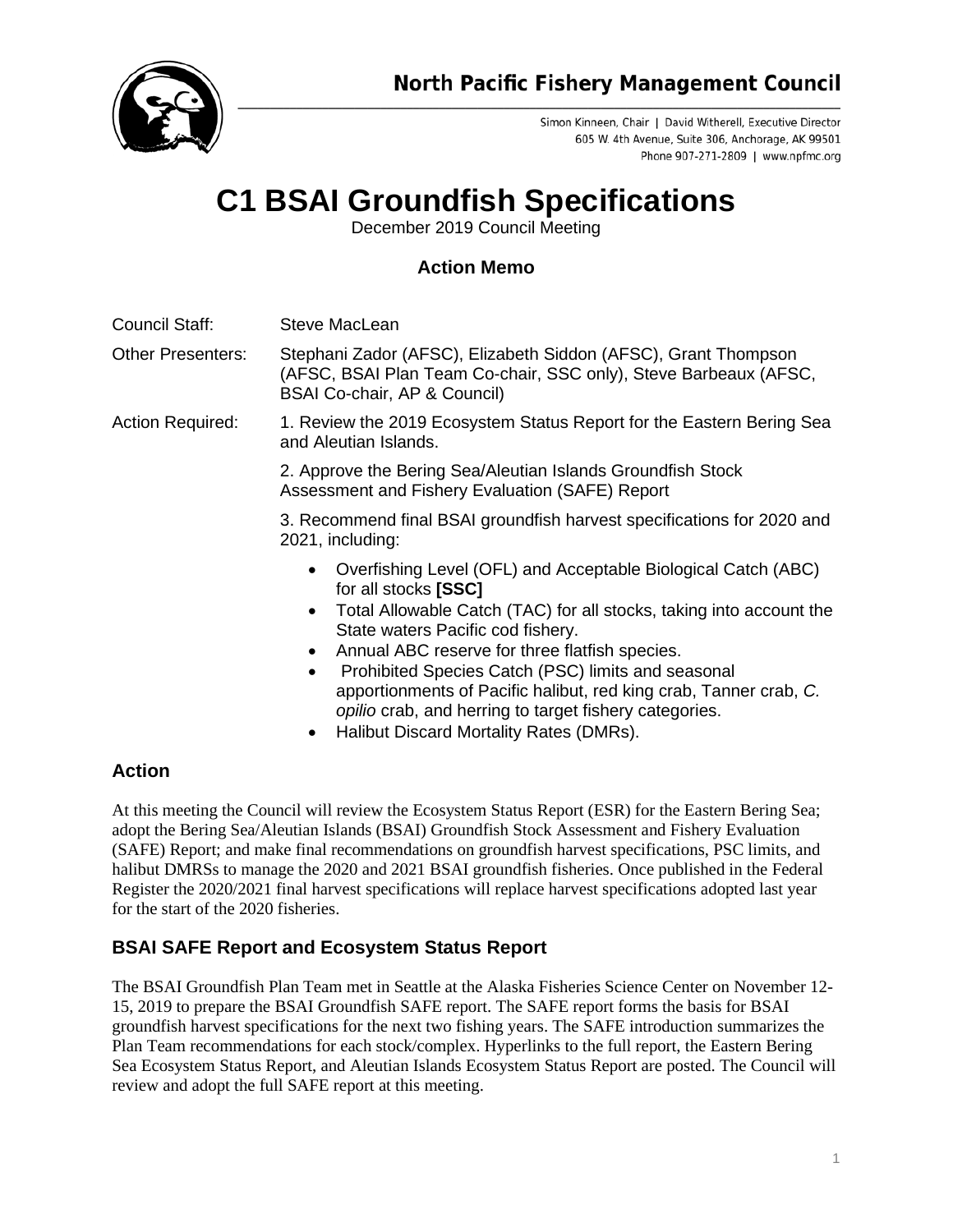Minutes of the Joint BSAI and GOA Plan Team, and BSAI Groundfish Plan Team meetings are posted on the electronic agenda (Joint PT Minutes, BSAI PT Minutes). Some stocks are assessed annually while others are assessed less frequently, based on stock prioritization that includes assessment methods and data availability. Full assessments were produced for 7 stocks, partial assessments were produced for 10 stocks, and no assessments were produced for 7 stocks. For stocks for which partial or no assessments were produced, specifications were rolled over from the last assessment for that stock. The revised stock assessment schedule shows the year of next full assessment for all stocks and is included in the SAFE introduction chapter.

In 2019 the Council took final action to amend the FMPs for the BSAI (Amendment 121) and GOA (Amendment 110) to move the sculpin stock complex into the ecosystem component category and establish a Maximum Retainable Amount (MRA) of 20% for sculpins for all basis species in both the BSAI and GOA. If Amendments 121/110 and their implementing regulations are approved by the Secretary of Commerce, full assessments for sculpins will no longer be produced. A report on their status and catch will be included every four years.

## **OFLs, ABCs, TACs, and Apportionments**

The Plan Team's recommendations for final harvest specifications for 2020 and 2021 are in the SAFE report introduction, and also attached separately on the electronic agenda [\(Table 1 BSAI Plan](https://meetings.npfmc.org/CommentReview/DownloadFile?p=041018fb-04be-4701-bccf-0b8ef8761ba8.xlsx&fileName=C1%20Table%201%20BSAI%20OFL%20ABC.xlsx) Team [Recommendations\)](https://meetings.npfmc.org/CommentReview/DownloadFile?p=9cddfd98-72ab-4a2e-973c-defac35172d1.xlsx&fileName=C1%20Table%201%20BSAI%20Plan%20Team%20Recommendations.xlsx). In October, the Council adopted proposed harvest specifications of OFLs and ABCs that were based on the 2018 assessments. In this 2019 SAFE report, the Plan Team has revised projections based on development of new models; collection of new catch, survey, age composition, or size composition data; or use of new methods for recommending OFLs and ABCs. The SSC's OFL and ABC, and the AP's TAC recommendations will be provided to the Council during the meeting.

The sum of the Plan Team's recommended ABCs for 2020 and 2021 are compared to those for 2018 and 2019, below.

| 2018          | 2019        | 2020        | 2021          |
|---------------|-------------|-------------|---------------|
| $3,766,809$ t | 3,367,578 t | 3,273,825 t | $2,968,033$ t |

The declines are attributable, primarily to decreases in in the EBS pollock and EBS Pacific cod. The Team recommended maximum ABCs for all stocks except EBS pollock and sablefish.

Overall, the status of the stocks continues to appear favorable. Nearly all stocks are above  $B_{MSY}$  or the B<sub>MSY</sub> proxy of B<sub>35%</sub>. The abundances of EBS pollock, EBS Pacific cod, all rockfishes managed under Tier 3, and all flatfishes managed under Tier 1 or Tier 3 are projected to be above B<sub>MSY</sub> or the B<sub>MSY</sub> proxy of B<sub>35%</sub> in 2020 while Blackspotted/Rougheye rockfish remain below this target level.

## **TAC considerations for State waters Pacific cod fishery**

In setting TACs for 2020 and 2021, the Council accounts for Guideline Harvest Levels (GHLs) for groundfish fisheries in State waters. The Alaska Board of Fisheries took action in 2018 that modified how GHLs in the Bering Sea (BS) and Aleutian Islands (AI) are set for Pacific cod. The GHL in the AI will be set at 35% of the AI ABC, or a maximum of 15 million pounds (6804 t). The BS GHL will be set at 9% of the EBS Pacific cod ABC. An additional reduction of 45 t is taken from the remaining EBS Pacific cod maxTAC for the Area O jig fishery. A table showing ABCs, GHLs, and resulting Federal maxTAC is attached on the electronic agenda [\(Table 13 BSAI Gfish Specs Tables\)](https://meetings.npfmc.org/CommentReview/DownloadFile?p=3452663c-7feb-4f21-b8cb-7b97c9c59fc7.pdf&fileName=C1%20BSAI%20Gfish%20Specs%20Tables.pdf).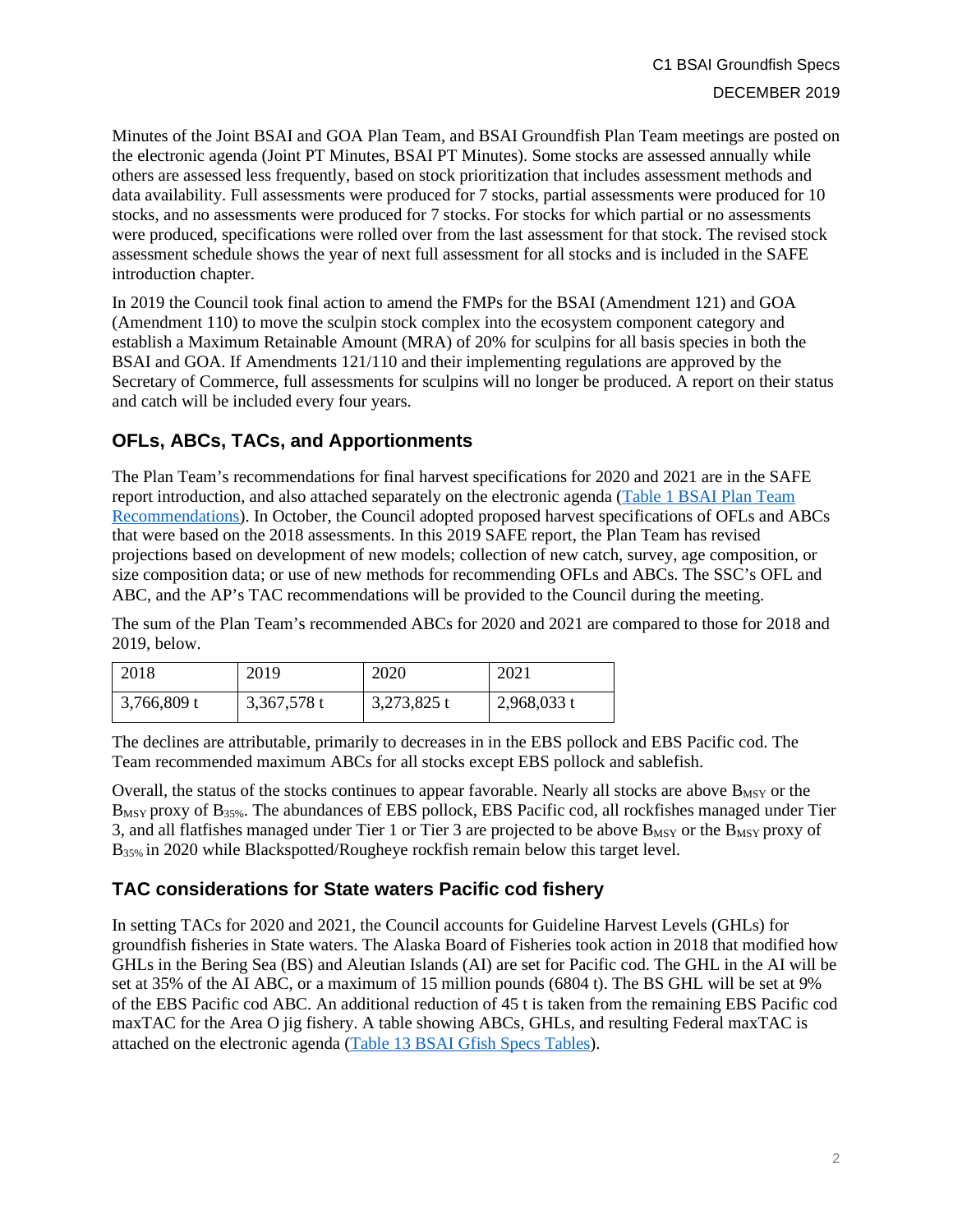## **Flatfish flexibility ABC reserve**

The Council annually recommends and ABC reserve for flathead sole, rock sole, and yellowfin sole, which will be allocated to CDQ groups and the Amendment 80 cooperative using the same formulas that are used in the annual harvest specification process. The ABC reserve for each species will be specified by the Council, by evaluating the ABBC surplus for the species (i.e. the differences between the ABC and TAC), and considering whether that amount needs to be reduced by a discretionary buffer based on social, economic, or ecological considerations. The Council will then designate some, all, or none of the ABC surplus as the ABC reserve. The Council should provide its rationale each year for setting the ABC reserve at a particular level for these three flatfish species. A table of ABCs, TACs, ABC surplus, and ABC reserves is attached to the electronic agenda [\(Table 7 BSAI Gfish Specs Tables\)](https://meetings.npfmc.org/CommentReview/DownloadFile?p=3452663c-7feb-4f21-b8cb-7b97c9c59fc7.pdf&fileName=C1%20BSAI%20Gfish%20Specs%20Tables.pdf).

During the Inseason Management Report (Agenda Item B2), NMFS will have provided a report on flatfish exchanges by the Amendment 80 cooperative this year. This informs the Council's decision as to whether to establish a buffer reducing the amount of the ABC reserve available to be exchanged by eligible entities. The report will include information on the number of vessels used to harvest cooperative quota, the number and dates of flatfish exchanges, the types and amounts of cooperative quota and Amendment 80 ABC reserves utilized. The report also includes the dates, types, and amounts of quota transfers.

### **Prohibited Species Catch limits**

Prohibited Species Catch (PSC) limits are established for halibut, crab, and herring during the specifications process and are allocated between sectors and season as described below. A table of PSC limits is attached to the electronic agenda [\(Tables 8-11 BSAI Gfish Specs Tables\)](https://meetings.npfmc.org/CommentReview/DownloadFile?p=3452663c-7feb-4f21-b8cb-7b97c9c59fc7.pdf&fileName=C1%20BSAI%20Gfish%20Specs%20Tables.pdf).

#### Crab PSC in Trawl Fisheries

Final BSAI harvest specifications include PSC limits for red king crab, Tanner crab, and *C. oplio* crab, which are established based on formulas in the FMP and regulations, and the Council recommends target fishery apportionments of these limits for the BSAI trawl limited access sector. The 2020 and 2021 crab PSC limits have been revised using current crab biomass amounts.

#### Herring

An overall herring PSC limit is established as 1% of the EBS herring biomass. This limit is apportioned to seven PSC target fishery categories. Herring PSC limits from 2019 are attached to the electronic agenda (Table 9). Revisions based on the most current biomass estimates may be provided during the meeting.

#### Halibut PSC in Trawl Fisheries

The overall PSC limit is fixed under BSAI Groundfish FMP Amendment 111 at 2,805 t, which is apportion as 1,745 t to Amendment 80, 745 t to Trawl Limited Access, and 315 t to CDQ. Within the Trawl Limited Access sector, the Council recommends apportionments of the halibut PSC limit to the trawl fishery categories. Additional reductions of 5% would occur if PSC limit amounts are transferred from the BSAI Trawl Limited Access sector to the Amendment 80 trawl sector during a fishing year.

#### Halibut PSC in Hook-and-line Gear Fisheries

The 710 t non-trawl gear halibut mortality limit, which is established in the FMP, can be apportioned by fishery categories. The halibut PSC limit for the hook-and-line Pacific cod fishery is divided between the hook-and-line CP and CV sectors. The Council can provide varying amounts of halibut PSC by season to each sector, tailoring PSC limits based on the factors to be considered below.